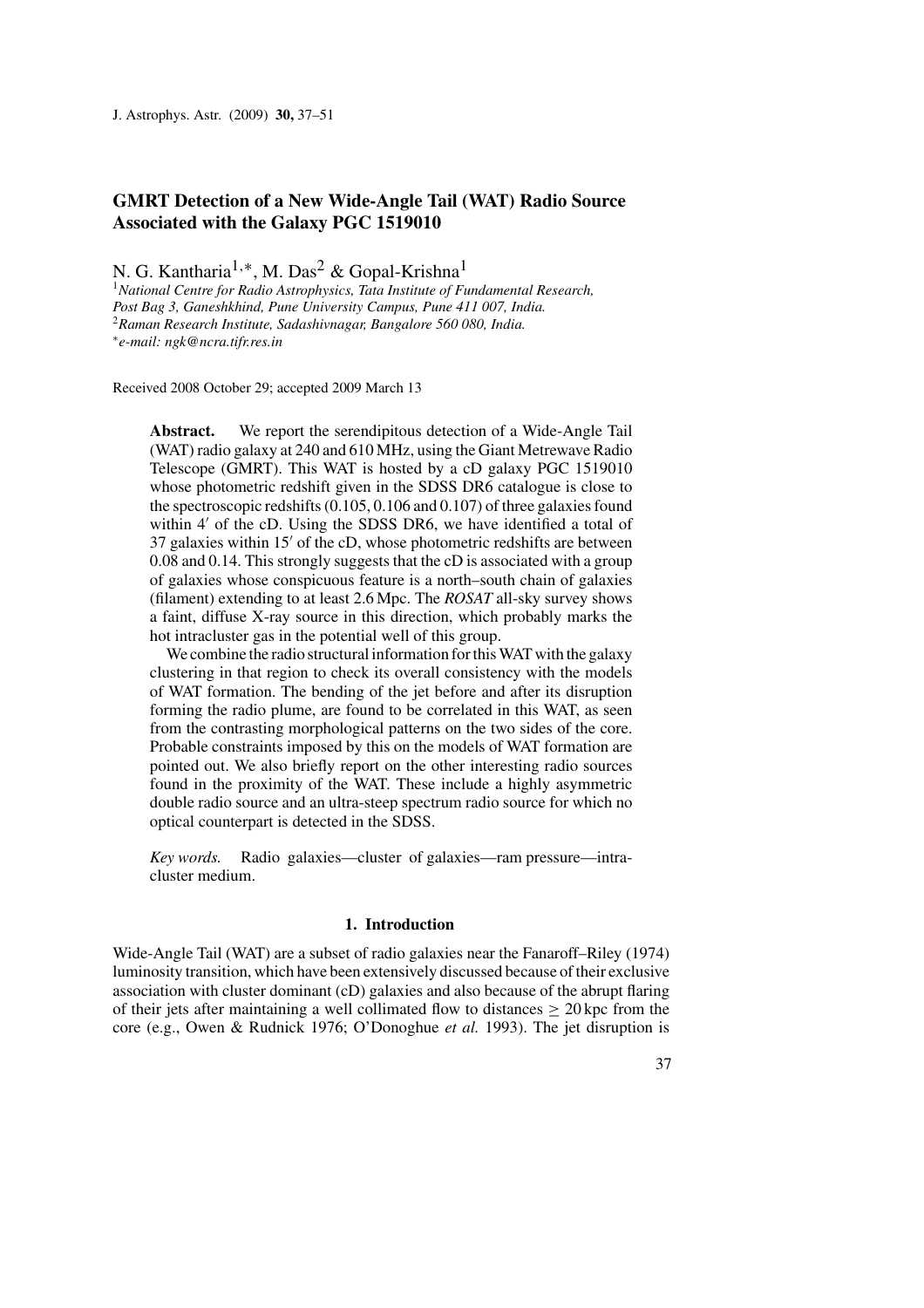sudden unlike FR I jets and the resulting plumes are often sharply bent. On the other side, although the jets are collimated like FR II galaxies, they do not terminate in hot spots. Search for explanations of the WAT phenomenon began in the 1980s (e.g., Burns *et al.* 1981; Eilek *et al.* 1984; Leahy 1984; O'Dea & Owen 1985; O'Donoghue *et al.* 1990). Since neither the bending of the radio plumes occurs universally, nor is the bending of jet essential for its flaring and plume formation, jet bending is currently regarded as a phenomenon independent from jet flaring (Hardcastle & Sakelliou 2004; Hardcastle *et al.* 2005).

Since host galaxies of WATs are the dominant members of their group/cluster and hence located close to the bottom of the gravitational potential well, they are not expected to have a large motion relative to the intracluster medium (ICM). This situation is not conducive to large ram pressure that could bend the jet/plume leading to the WAT morphology. An alternative mechanism, based on numerical simulations has been investigated by Loken *et al.* (1995), Hooda & Wiita (1996) and Burns *et al.* (1994). In this picture, the sudden disruption of the jet and bending of its plume can arise, if upon crossing a sharp transition between the interstellar medium (ISM) of its host galaxy and the ICM, the jet encounters a transonic crosswind of the ICM resulting from cluster merger (an analytical treatment of the jet propagation through an ISM/ICM interface can be found in Gopal-Krishna & Wiita 1987). Another alternate mechanism proposed in Loken *et al.* (1995) invokes a jet crossing, an oblique shock formed due to colliding clumps in the cluster. Strong support for the merging cluster scenario comes from the detection of X-ray elongations which trace the merger axis and are found to be in the direction of WAT radio tails (Gomez *et al.* 1997) and perpendicular to the initial jet direction (Burns *et al.* 1994). Another mechanism, by Higgins *et al.* (1999), associates the jet flaring with its encounter with a discrete clump in the ICM. While all these mechanisms seem plausible, it is intriguing that the deep Chandra imaging, which is available for the best known WAT, namely 3C 465 (Hardcastle *et al.* 2005), has failed to reveal any discontinuity in the external medium at the locations where the jets flare. Moreover, for this same WAT, Jetha *et al.* (2006) and Hardcastle *et al.* (2005) have argued that, if the jet/plume is extremely light relative to the external medium, the speed of the host galaxy required for jet bending is only  $\sim$ 100 km s<sup>-1</sup>, which is not implausibly high even for the central galaxies of rich clusters (much higher speeds can occur for galaxies in merging clusters). Thus, the bending of the jet/plume in WATs can possibly be explained.

The circumstance of jet termination in WATs has been investigated in several studies. Hardcastle  $&$  Sakelliou (2004) have shown that the distance between the host galaxy and the base of the plume inversely correlate with the cluster richness as quantified in terms of the temperature of the ICM (also, Jetha *et al.* 2006). Since WATs reside at or close to gravitational centres of clusters and groups of galaxies, these can also be used as a signpost for the cluster or group of galaxies. Indeed, Blanton *et al.* (2000, 2001, 2003) have identified several clusters using the WAT sources detected in the FIRST survey (Becker *et al.* 1995).

In this paper, we report the GMRT detection of a WAT associated with the galaxy PGC 1519010 (SDSS J113920.37+165206). The radio source was noticed by us while imaging the radio continuum of the low surface brightness galaxy UGC 6614. This was interesting, given that the galaxy PGC 1519010 has itself been catalogued as a low surface brightness galaxy (U1-3) by O'Neil *et al.* (1997). In this paper, we discuss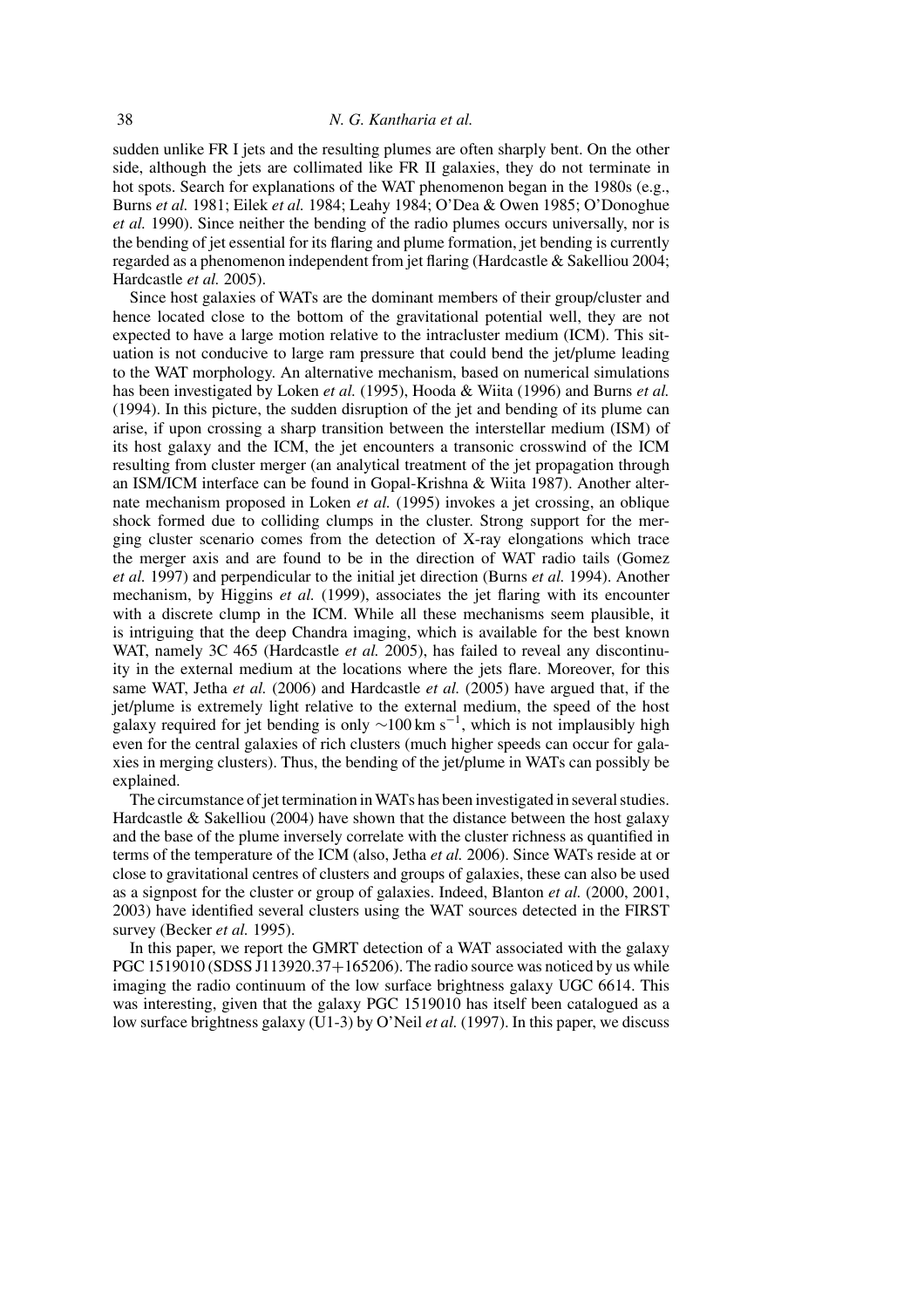

**Figure 1.** PGC 1519010 (U1-3) in optical – from the SDSS. Note the core-halo type of morphology indicating that it is a cD type elliptical with a large stellar halo extended north–south.

the nature of this radio source and its optical/X-ray environment. A Hubble constant of  $70 \text{ km s}^{-1} \text{ Mpc}^{-1}$  is assumed.

# **2. PGC 1519010 – the host galaxy**

PGC 1519010 is located ~16' to the south of UGC 6614, the giant low surface brightness (LSB) galaxy that was the principal target of our observations as part of our larger programme of observing the radio-band AGN activity in giant low surface brightness galaxies (see Das *et al.* 2007, 2008). We noticed that PGC 1519010 is catalogued by O'Neil *et al.* (1997) as the low surface brightness galaxy U1-3. The catalogue contains all those galaxies in the region of the Cancer and Pegasus clusters whose central surface brightness  $\mu(0) \geq 22.0$  mag-arcsec<sup>-2</sup> (O'Neil *et al.* 1997). Curiously, O'Neil *et al.* found that U1-3 has a central surface brightness of  $\mu_b(0) = 22.39$  mag-arcsec<sup>-2</sup> and that its radial brightness distribution is better fit by the King's model (1962, 1966), rather than the exponential profile characteristic of LSB (disk) galaxies. Since King's model is known to describe the surface brightness distribution of globular clusters in our galaxy, O'Neil *et al.* had in fact suggested that U1-3 (PGC 1519010) might be an LSB globular cluster. A closer inspection of the SDSS image, however, showed that it is an elliptical galaxy, most probably a cD with a large halo extending in the north– south (Fig. 1). Such a core-halo distribution of stars can be explained in terms of tidal distortion of an elliptical (with a typical de Vaucouleurs  $r^{1/4}$  brightness profile) by its repeated gravitational encounters with other galaxies (e.g., Kormendy 1997), a highly plausible scenario for central regions of clusters and groups of galaxies.

Thus, we point out that the galaxy PGC 1519010 classified by O'Neil *et al.* (1997) as an LSB galaxy needs to be reclassified as an elliptical in view of its core-halo stellar distribution (see Fig. 1), akin to cD galaxies generally found near the centres of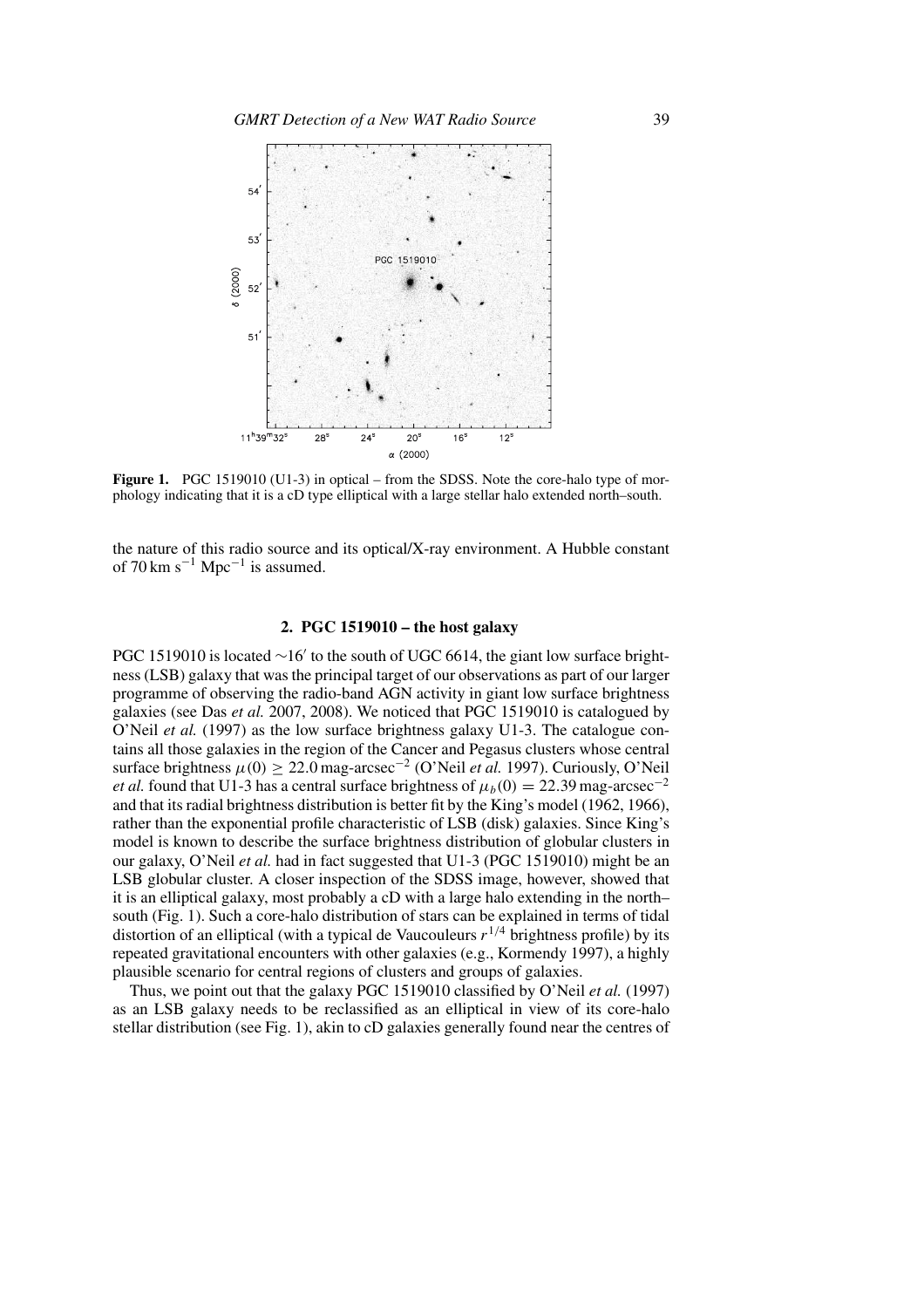| Parameter                             | Value                   | Reference      |  |
|---------------------------------------|-------------------------|----------------|--|
| <b>Names</b>                          | SDSS J113920.37+165206  | 1              |  |
|                                       | PGC 1519010             | $\overline{c}$ |  |
|                                       | 2MASX J11392034+1652058 | 3              |  |
| Photmetric z1                         | 0.138                   |                |  |
| Photmetric zCC2                       | 0.112                   |                |  |
| Photmetric zD1                        | 0.104                   |                |  |
| Radial brightness                     | Kings's model           | 4              |  |
| Morphological type code               | $2.1 \pm 5$             | $\overline{c}$ |  |
| Total apparent corrected B-mag        | 16.69                   | $\overline{2}$ |  |
| Total apparent corrected I-mag        | 15.1                    | $\overline{c}$ |  |
| Inclination                           | $35^\circ$              | $\mathfrak{D}$ |  |
| u-magnitude                           | 18.72                   |                |  |
| g-magnitude                           | 16.64                   |                |  |
| r-magnitude                           | 15.62                   |                |  |
| <i>i</i> -magnitude                   | 15.14                   |                |  |
| z-magnitude                           | 14.83                   |                |  |
| $\mu_b(0)$ mag-arcsec <sup>-1</sup>   | 22.39                   | 4              |  |
| Inclination angle                     | $47.9^\circ$            | 4              |  |
| Major axis upto $\mu_b = 25$ isophote | 17.9''                  | $\overline{4}$ |  |
| Closeby cluster                       | NSC 113924+165506       | 5              |  |

**Table 1.** Optical properties of PGC 1519010 from literature.

1. SDSS DR6, 2. Hyperleda, Paturel *et al.* (2003), 3. NED, 4. O'Neil *et al.* (1997), 5. Gal *et al.* (2003).

clusters/groups of galaxies. The main properties of this galaxy obtained from literature are summarized in Table 1.

Figure 2(a, b) shows the radio continuum images of the WAT radio galaxy at 21 cm, reproduced from the FIRST survey (Becker *et al.* 1995) and the NVSS survey (Condon *et al.* 1998). The twin-lobed morphology consists of a diffuse radio lobe west of the core and a diffuse eastern lobe which suggests that the eastern jet has undergone bending prior to flaring. Such a morphology is indicative of WATs and we report here its structural details based on our GMRT observations. We also discuss the optical field around this galaxy, as well as the faint halo of soft X-rays picked up in the *ROSAT* all sky survey (Voges *et al.* 1999 and references therein).

### **3. GMRT observations and results**

The field was observed on 30 December 2005 using GMRT (Swarup *et al.* 1991; Ananthakrishnan & Rao 2002), in the dual-frequency mode which allows simultaneous observations at 240 and 610 MHz (for details of the observations, see Das *et al.* 2009, in preparation). The data obtained in the native *lta* format were imported to and analysed using NRAO AIPS<sup>1</sup>. Data of single RFI-free channels were first gain-calibrated.

<sup>&</sup>lt;sup>1</sup>The National Radio Astronomy Observatory is a facility of the National Science Foundation operated under co-operative agreement by Associated Universities, Inc.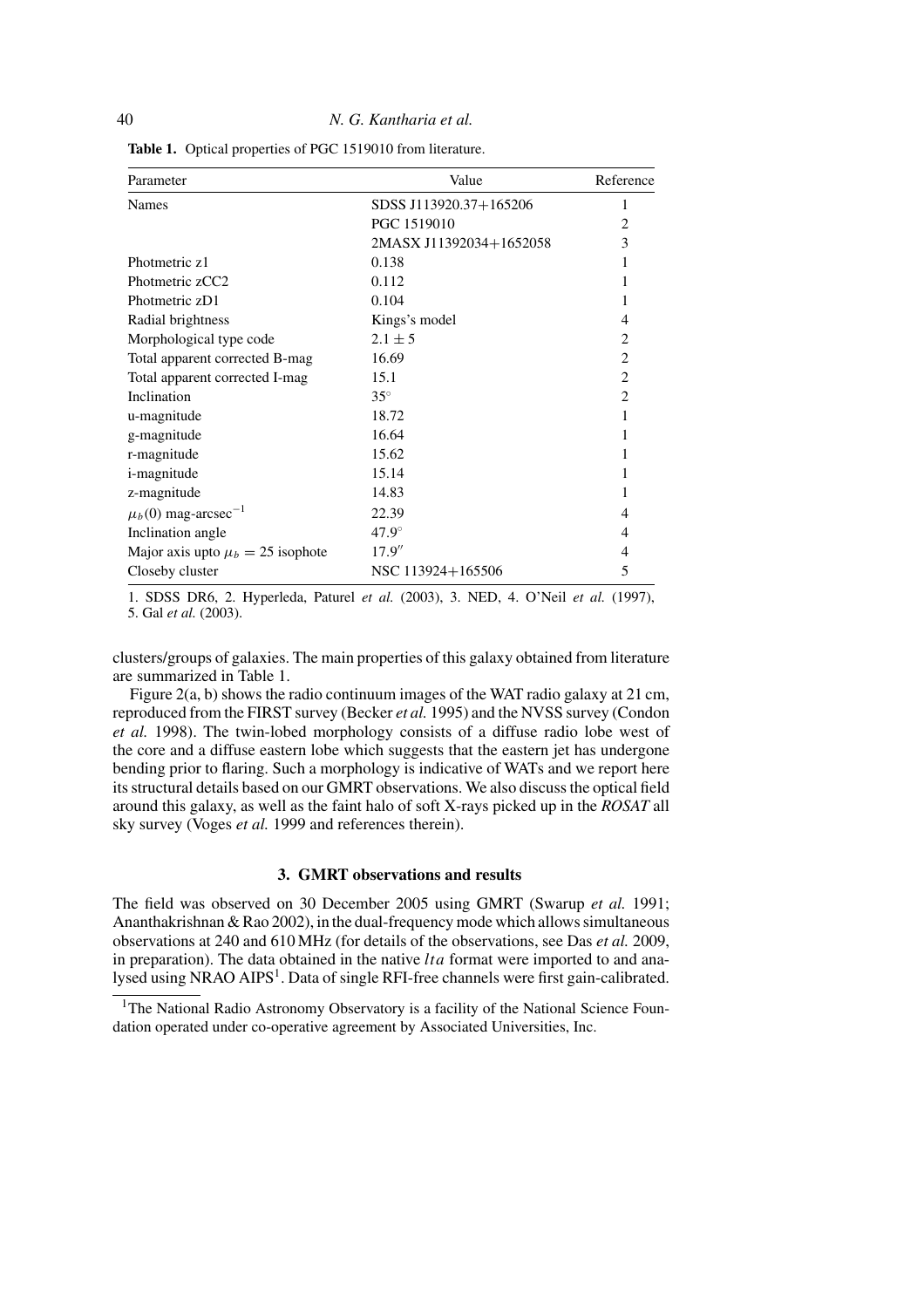

Figure 2. (a) PGC 1519010 in 21 cm radio continuum from the FIRST survey (resolution 5*.*7). Note the double-lobed structure around the core of the galaxy and the jets emerging from the central galaxy in the FIRST map. The first contour is 0.36 mJy/beam and thereafter the contours are plotted in multiples of 2. Note the bent radio morphology on the eastern side of the core. **(b)** PGC 1519010 in 21 cm radio continuum from the NVSS (resolution 45"). Note the double-lobed structure around the core of the galaxy. The first contour in the map is 1.5 mJy/beam and thereafter the contours are plotted in multiples of 2. Note the bent morphology of the radio source. The plus  $(+)$  signs indicate the possible member galaxies of the group/cluster for which photometric redshifts are available, the diamonds indicate member galaxies for which spectroscopic redshifts are available and the square indicates the centre of the cluster given by Gal *et al.* (2003) which we discuss later in the paper.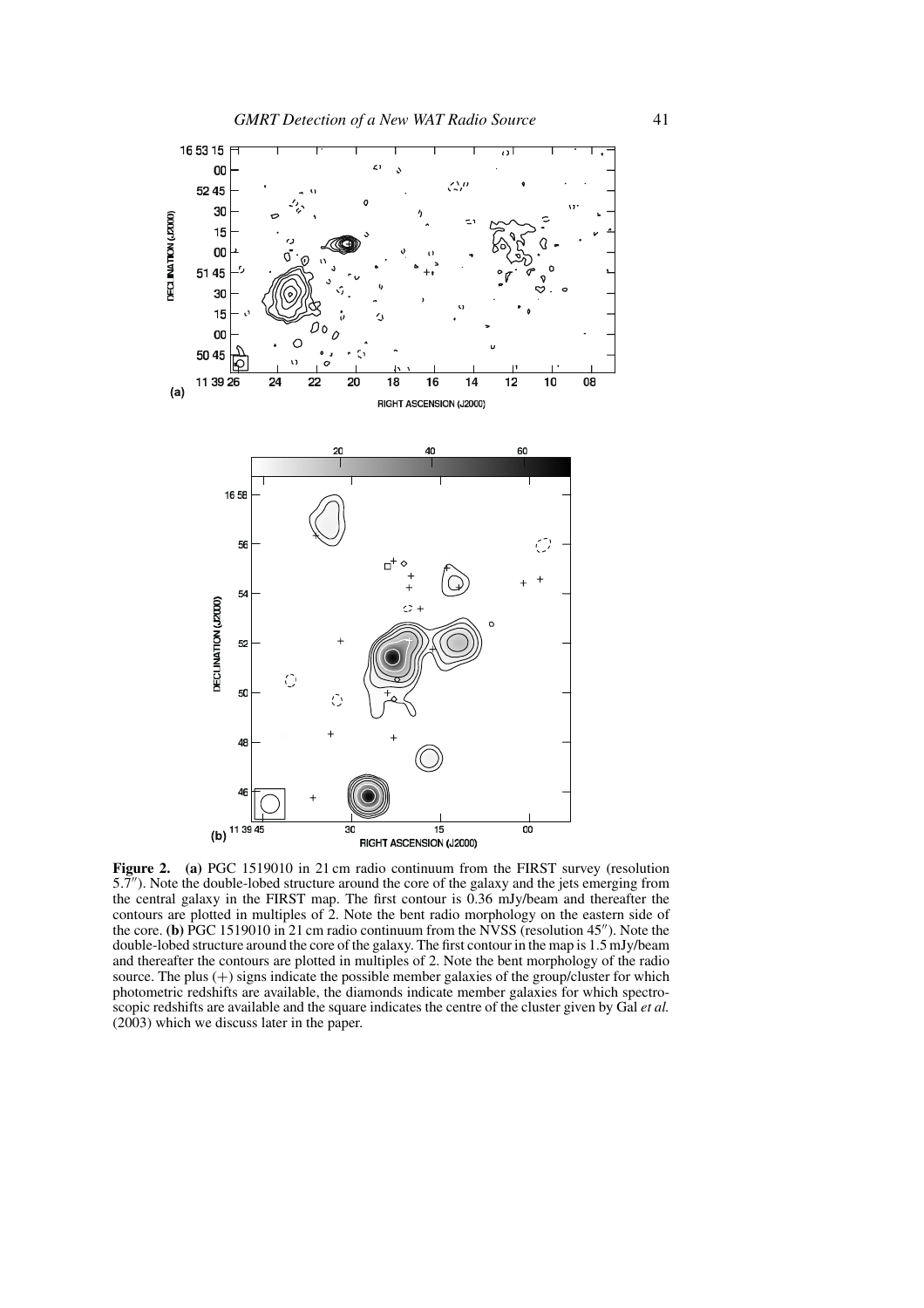Bandpass calibration was then applied, after which several frequency channels were collapsed to generate a continuum database. The 240 MHz data were severely affected by radio frequency interference with the net result that only 1.2 MHz of the total 6 MHz was usable and the rest of the data had to be discarded. The 610 MHz images were generated using a total bandwidth of 12.5 MHz. We made images employing the robust weighting scheme (Briggs 1995), setting robust  $= 0$  (between uniform and natural weighting) and robust  $= 5$  (natural weighting) at both frequencies. All the data were self-calibrated and primary beam corrected. The GMRT images are shown in Fig. 3(a and b). We note that the robust  $= 0$  image at 240 MHz has a highly elliptical beam whereas the robust  $= 5$  image at 610 MHz does not add any more information to the WAT structure and hence these are not presented here. Since the WAT is located about 16' south of the phase centre of our observations, the sensitivity is compromised, especially at 610 MHz where half the power width of primary beam is about 50 .

A striking feature of this WAT, evident from all the maps is that the overall bending of the radio structure is conspicuous only on the eastern side of the core (see Figs. 2 and 3). More clarity about the morphology emerges from a joint inspection of the



**Figure 3. (a)** The WAT associated with PGC 1519010 in 610 MHz radio continuum imaged using the GMRT. This image was made using Briggs robust  $= 0$  and has an angular resolution of 7<sup>"</sup> × 6" at a position angle of −40.3°. The first contour is 0.9 mJy/beam and contours are subsequently plotted in multiples of 2. Note the C-shaped morphology of the radio structure and the clearly bent jet/plume in the east. **(b)** The WAT associated with PGC 1519010 in 240 MHz radio continuum imaged using the GMRT. Note the double-lobed structure around the core of the galaxy. The 240 MHz image was made using natural weighting with Briggs robust  $= 5$  and has an angular resolution of about  $43'' \times 34''$  at a position angle of  $-29.4°$ . The lowest plotted contour is 6 mJy/beam and the contours then increase in multiples of 2. The explanation of the symbols are as in Fig. 2.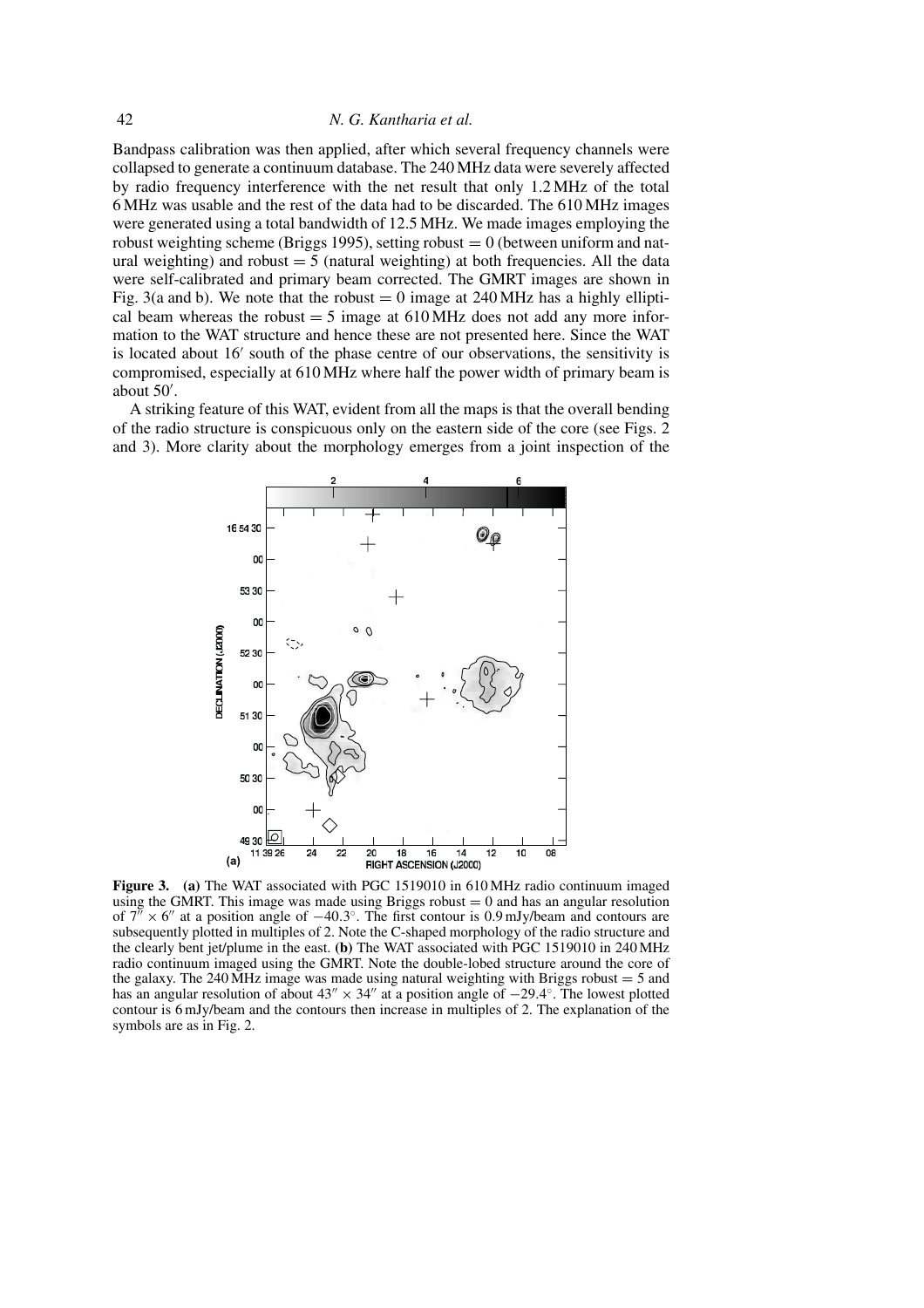

**Figure 3.** (*Continued*).

GMRT (610 MHz) and the FIRST (1.4 GHz) maps, both having a resolution of  $\sim 6$ " (Figs. 2a and 3a). It is seen that the twin jets emerge from the core along the east– west direction and form their lobes. Evidently, only the brighter eastern jet undergoes bending. This occurs gradually along the jet and the plume followed by a sharp bending (towards a position angle of about  $220°$ ) of the tail (see Fig. 3a). In stark contrast, no sign of a bent morphology is evident on the western side, despite the sudden flaring of the jet after propagating for nearly 230 kpc from the core.

In Fig. 5, we show the spectral index distributions derived by combining the GMRT images with the NVSS and FIRST images at 1.4 GHz (Fig. 2). For this, the GMRT 240 MHz map was first smoothed to the 45" circular beam of the NVSS image. To examine the spectral index in the core region, the spectral index map was generated by combining the GMRT 610 MHz and the 1.4 GHz FIRST maps, after convolving the FIRST image to match the resolution of the 610 MHz GMRT image ( $7'' \times 6''$ ). The spectral index distributions were generated using the  $>3\sigma$  emission in the relevant maps. The spectrum is flat near the core ( $\alpha = -0.4$ ) and starts steepening along the eastern jet. The spectrum further steepens to  $\alpha \sim -1$  in the southernmost parts of the eastern plume (see Fig. 5). Near the peak of the eastern plume, we find  $\alpha \sim -0.7$ . Such a smooth variation in the spectral index away from the core is characteristic of WATs (see e.g., Hardcastle 1998).

### 3.1 *Interesting radio sources located near the WAT*

We also determined the spectral indices of the radio sources found within half a degree of the cD galaxy. The flux densities of the objects obtained from our 240 MHz map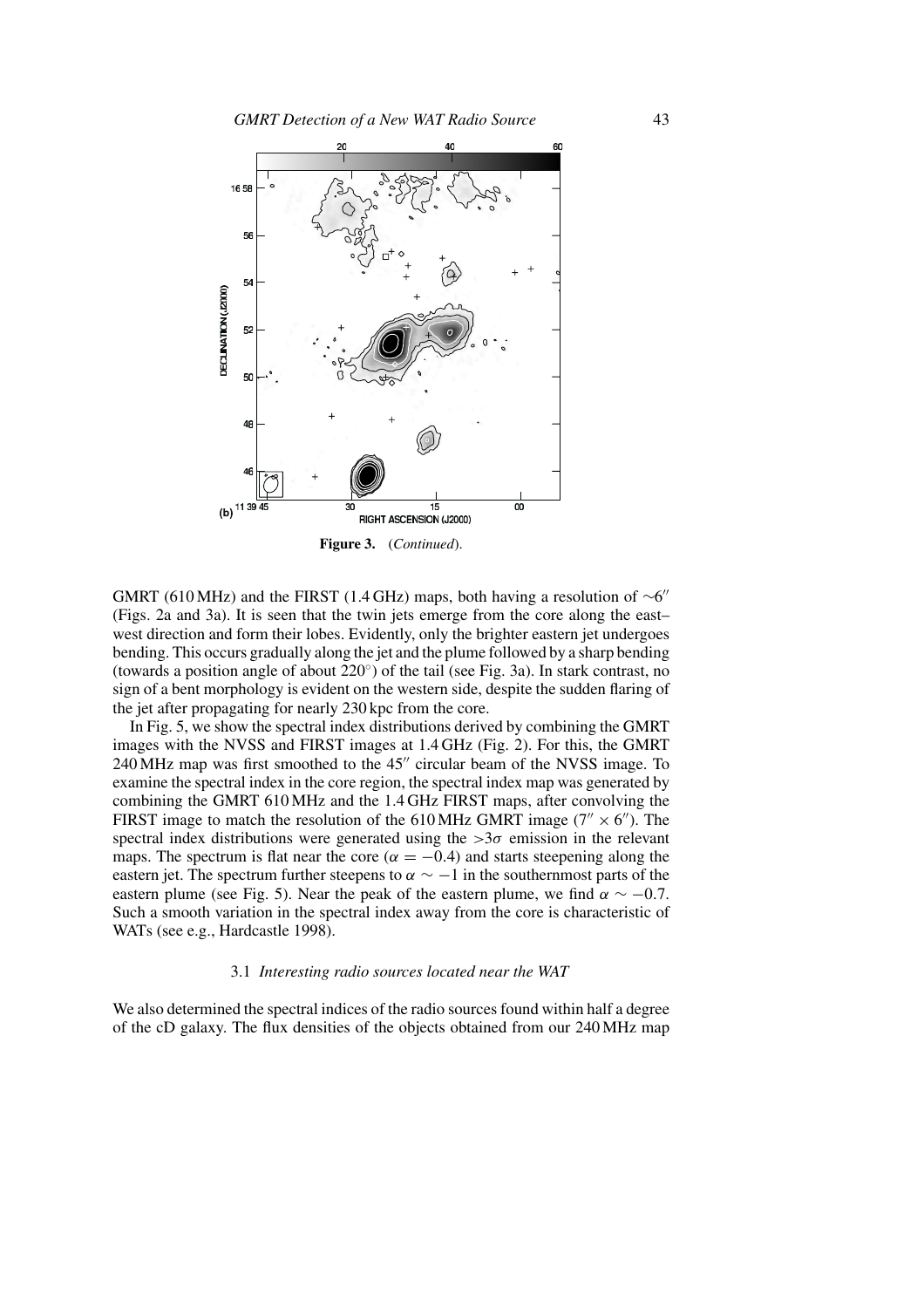

**Figure 4.** The WAT radio source associated with PGC 1519010 in the 610 MHz (left) and 240 MHz (right) radio continuum superposed on the SDSS R band image plotted on the same angular scale. The angular resolution of the 610 MHz image is  $7'' \times 6''$  with a position angle of  $-40.3°$  whereas it is  $43'' \times 34''$  at a position angle of  $-29.4°$  at 240 MHz. The bright optical object between the western jet and plume is classified as a star in the SDSS.



**Figure 5.** The low resolution (45") spectral index distribution between 240 and 1.4 GHz. Note the gradual steepening of the spectrum along the jet and plume in the east with increasing separation from the core.

and from the FIRST (Becker *et al.* 1995) were used unless the object was extended (in which case NVSS data by Condon *et al.* 1998 were used). Two interesting objects were found and we list their flux densities and spectral indices in Table 2. The first object (GMRT1) has an ultra-steep spectrum with  $\alpha = -1.2$  and no optical counterpart is seen in the SDSS. The source is not resolved in the highest resolution maps which translates to an upper limit on its angular extent of  $1.8'' \times 0.6''$  at a position angle of  $80^\circ$  obtained from the FIRST. The nearest galaxy listed by SDSS is 15" away from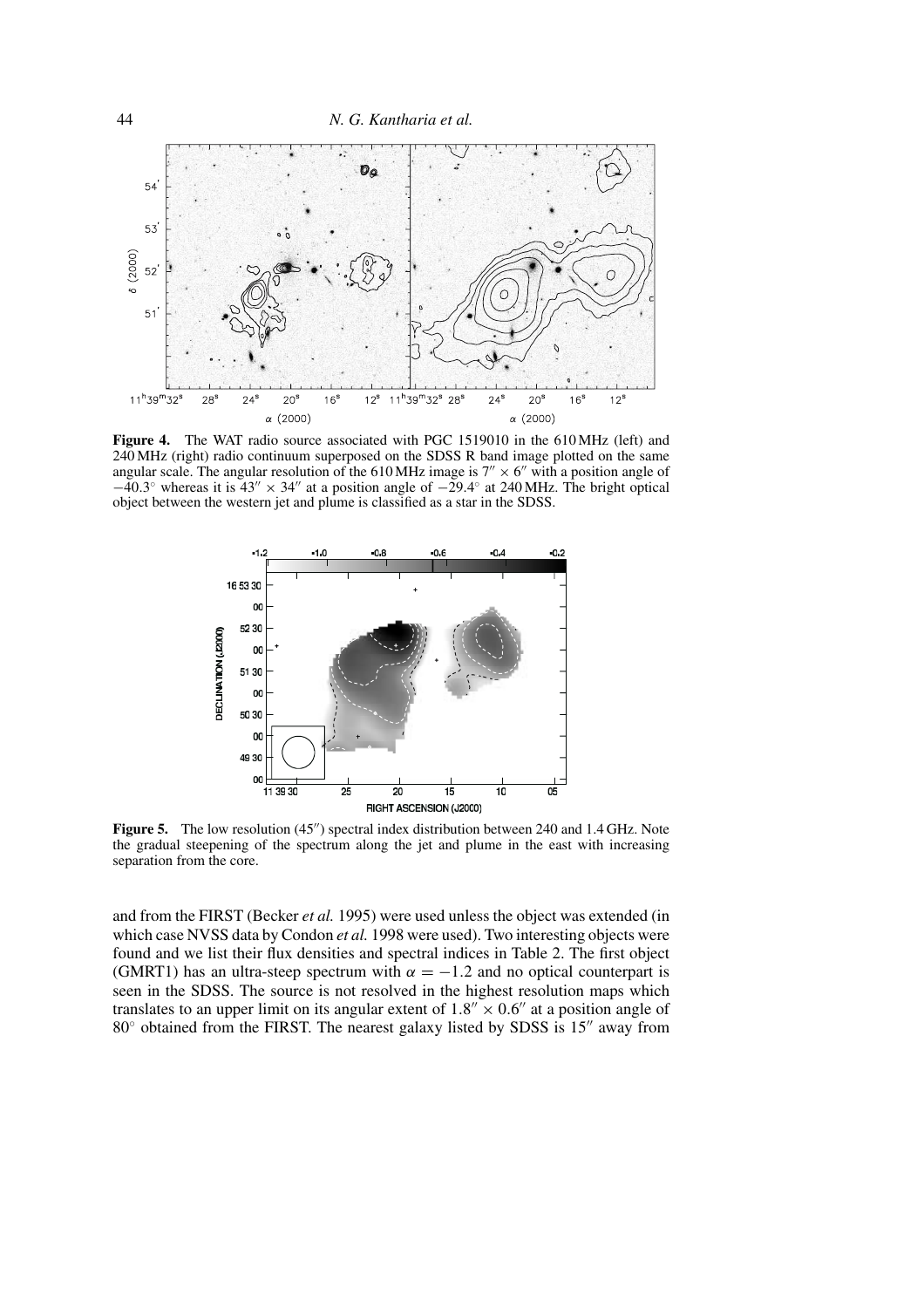**Table 2.** Two interesting radio sources found within 15' of the WAT radio galaxy. The 1.4 GHz flux density for GMRT1 is from FIRST and for GMRT2 is from NVSS data. Note that the radio position of GMRT1 and the position of the optical counterpart of GMRT2 are listed here. We use  $S \propto v^{\alpha}$ .

| Object            | $\alpha_{2000}$<br>hh mm ss.s | $\delta$ 2000<br>dd mm ss.s | $S_{1420 \mathrm{MHz}}$<br>mJy | S <sub>610 MHz</sub><br>mJy | S <sub>240 MHz</sub><br>mJy | $\alpha_{1400}^{240}$ |
|-------------------|-------------------------------|-----------------------------|--------------------------------|-----------------------------|-----------------------------|-----------------------|
| GMRT1             | 11 39 27.3                    | 16 45 50.0                  | 68.7                           | 136                         | 578                         | $-1.2$                |
| GMRT <sub>2</sub> | 11 38 23.1                    | 16 51 50.1                  | 24.8                           | 34.5                        | 107.3                       | $-0.82$               |

GMRT1. This strong ultra-steep spectrum object is located  $\sim$ 3' to the south of the eastern lobe of the WAT (Figs. 2b, 3b and 7).

The second object (GMRT2) listed in Table 2 lies to the west of the cD and is an extended source. SDSS lists five galaxies within 0.5' of the radio source which are shown by crosses in Fig. 6. All are faint objects without reliable redshift estimates. Our 610 MHz image (Fig. 6) has picked up faint extended emission which shows that the source is, in fact, a highly asymmetric double of total angular size ∼80". The likely counterpart is marked with a star in Fig. 6. If this source lies at the distance of the WAT, then its linear size would be about 180 kpc. However, since the host galaxy is faint, this object is likely to be more distant and therefore physically large.

### **4. Discussion**

## 4.1 *A new WAT and its associated cluster*

The galaxy PGC 1519010, as inferred here from its optical morphology and the association with a powerful WAT, is a cD galaxy (Table 1).

As mentioned above, the most striking and peculiar morphological feature of this WAT is the contrast between the jet/plume bending on the opposite sides of the core, such that the bending is found exclusively on the eastern side. In order to investigate this further, we have inspected the SDSS database. Gal *et al.* (2003), using the SDSS have identified a cluster (NSC 113924+165506) centred  $\sim$ 3' north–east of PGC 1519010 (see Fig. 3, the square symbol) and having a photometric redshift of 0.1365, which is close to the value estimated for the WAT. To probe this further, we show in Fig. 7, the distribution of the galaxies listed in SDSS DR6. For the cD progenitor of the WAT, SDSS J113920.37+165206, the SDSS provides three estimates of  $z_{\text{phot}} = 0.138, 0.112$ and 0.104. These are in reasonable agreement with the afore-mentioned value for the cluster  $(z<sub>phot</sub> = 0.1365$ , Gal *et al.* 2003). In order to trace the optical field near this region we searched the SDSS for galaxies in the adjacent area and found three galaxies within ∼4 of the cD galaxy PGC 1519010 (WAT), having spectroscopic redshifts between 0.105 and 0.107. These include U1-8 (U1-8, O'Neil *et al.* 1997), an LSB galaxy lying about 2' south of the cD, for which Bergmann *et al.* (2003) have estimated a spectroscopic redshift of 0.10715 (photometric redshifts given in the SDSS catalogue are 0.141, 0.095 and 0.091). The second galaxy, SDSS J113921.25+165512.8 is close to U1-8 and SDSS database gives a spectroscopic redshift of 0.105 whereas the photometric redshifts listed there are 0.121, 0.118 and 0.108. The third galaxy lies about 3.5' north of the cD and SDSS gives a spectroscopic redshift of 0.105 whereas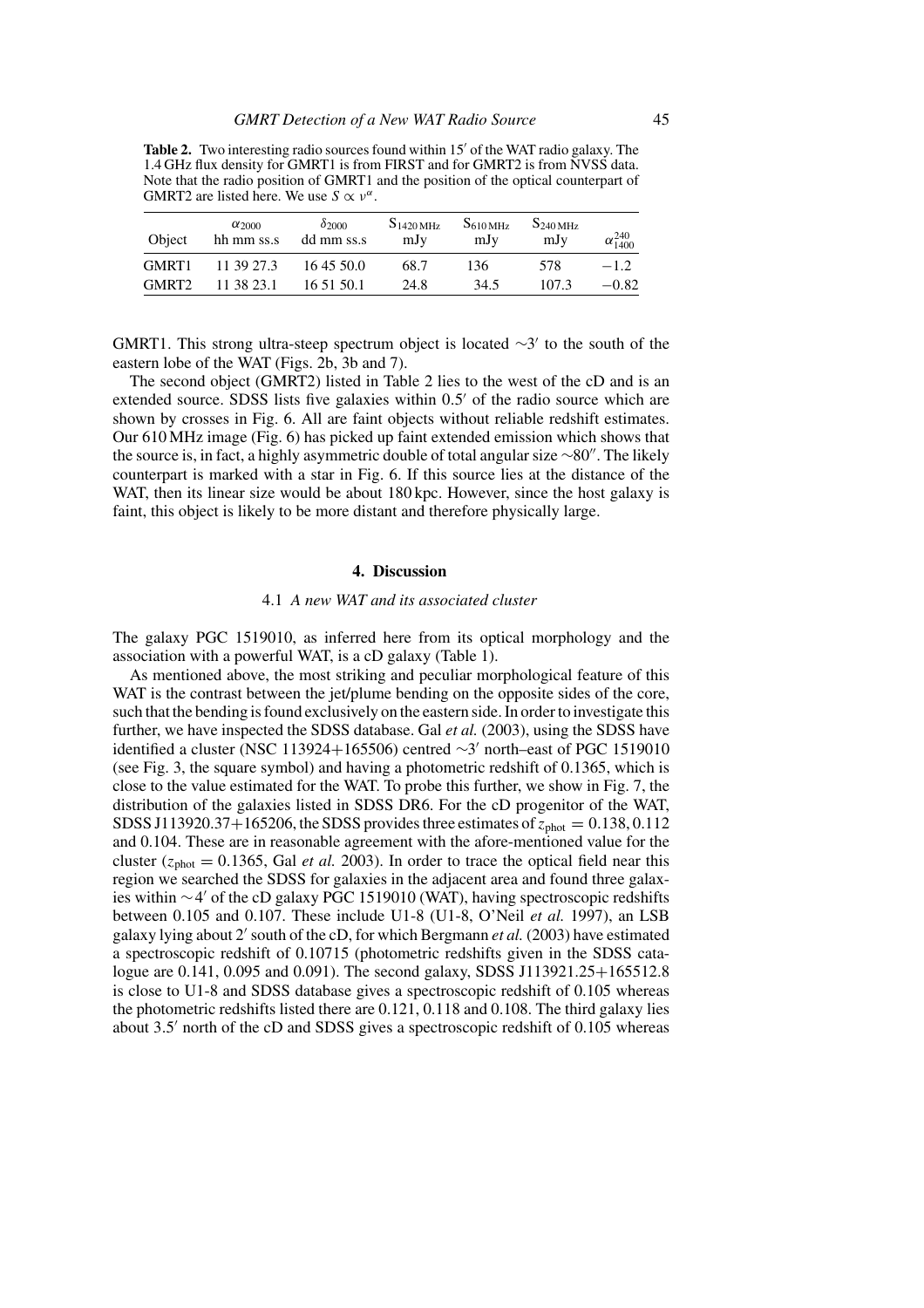

Figure 6. The radio source GMRT2 located to the west of the WAT (Table 2). The 610 MHz GMRT image is shown on the top and the 1.4 GHz image from FIRST is shown on the bottom. The lowest contour at 610 MHz is 0.6 mJy/beam and at 1.4 GHz is 0.45 mJy/beam and subsequently increases in multiples of 2. Note the extended faint emission detected at 610 MHz which is not seen in the FIRST map. Based on this detection, the star marks the position of the likely optical counterpart of the asymmetric double radio source whereas the plus signs  $(+)$  mark the positions of the remaining SDSS galaxies found within 30" of the radio peak.

the photometric redshifts are quoted there to be 0.061, 0.094 and 0.0.095. All these spectroscopic redshifts strongly suggest that the true redshift of the cD (WAT) is close to 0.106, which would also be in reasonable accord with its photometric redshifts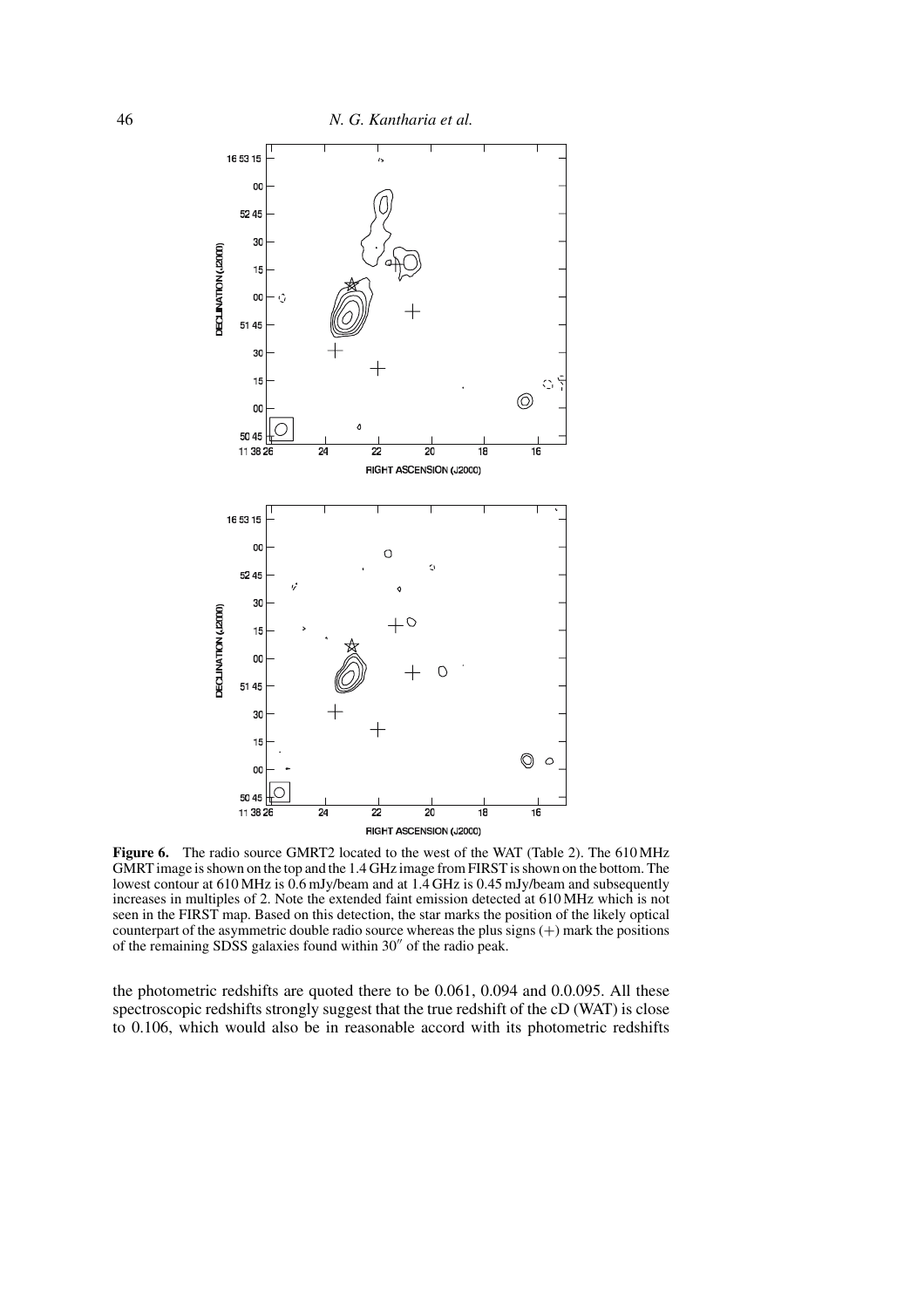

**Figure 7.** 240 MHz GMRT image of the WAT made with robust weighting  $= 5$  is shown. The positions of 37 galaxies which are likely to be associated with the WAT are marked in the figure. Five of them with known spectroscopic redshift are marked with diamonds. The remaining 32 member galaxies are marked by plus  $(+)$  sign. The square marks the position of the cluster centre NSC 113924+165506 ( $z = 0.1365$ ) as given by Gal *et al.* (2003). The cluster is about 20 (∼ 2*.*5 Mpc) in size. Note the almost NS chain of galaxies extending southwards from the cluster centre towards the cD. The two interesting radio sources GMRT1 and GMRT2 (Table 2) are marked by stars.

mentioned above. Taking  $z = 0.106$  for the cD, the radio luminosities of the WAT are 9.8 × 10<sup>23</sup> Watt-Hz<sup>-1</sup>-Sr<sup>-1</sup> at 240 MHz and 3.2 × 10<sup>23</sup> Watt-Hz<sup>-1</sup>-Sr<sup>-1</sup> at 1.4 GHz. These values lie in the region of the FR I/II transition and are thus characteristic of WATs. The distances from the core at which the jet flaring occurs are about 90 kpc and 230 kpc, for the eastern and western jets, respectively.

To probe the large scale environment around the cD, we examined the SDSS DR6 data over a  $1°$  circular region centred at the cD. In particular, we searched for the galaxies for which a physical association with the cD is very probable. The criterion we employed was that the photometric redshifts of the optical objects should be between 0.08 and 0.41. A relatively wide range had to be admitted since the spectroscopic redshifts are available for only a few galaxies in the region. We found that the range roughly represents the typical scatter among the three SDSS estimates of the photometric redshifts for the objects in this region.

The 37 objects that we selected from the above criterion include only five galaxies with known spectroscopic redshifts. Nonetheless, they can be expected to manifest the gross features of the galaxy clustering associated with the cD (WAT) (see Fig. 7). Note also that in the soft X-ray band the *ROSAT* (Voges *et al.* 1999 and references therein) database shows a diffuse source of about 0*.*5◦ diameter, covering this region. The detection of hot gas is consistent with the proposed galaxy clustering scenario. As mentioned above, Gal *et al.* (2003) have reported a galaxy cluster with Abell richness zero which is close in both redshift and direction to the galaxy group we identify here to be associated with the WAT.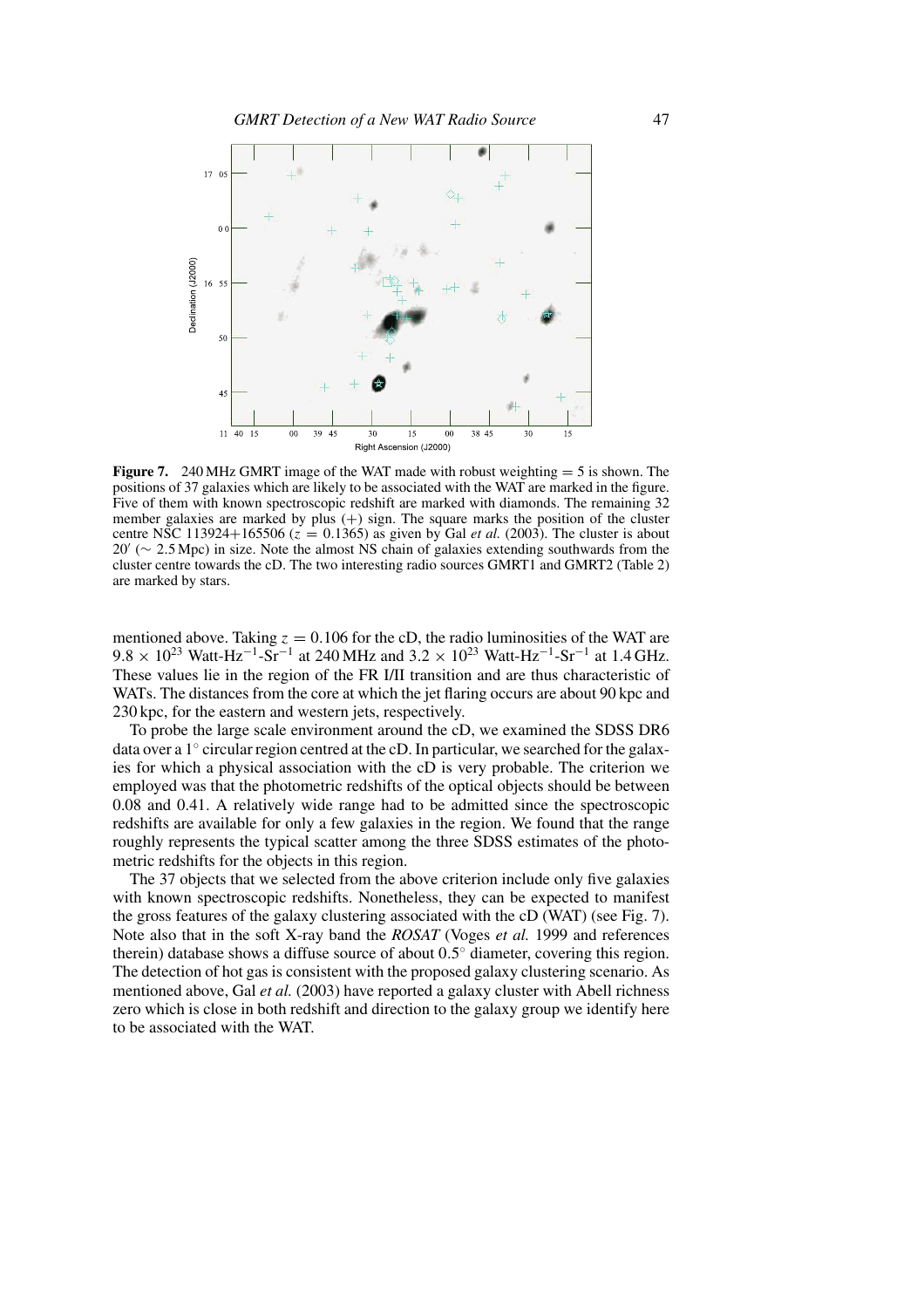### 48 *N. G. Kantharia et al.*

### 4.2 *Origin of the WAT*

Perhaps the most remarkable feature emerging from the galaxy distribution (Fig. 7) is a nearly 0.5 Mpc long chain of galaxies stretching from the cD roughly north–south towards the cluster centre defined by Gal *et al.*(2003) and possibly extending also to the south of the cD. It is along this filament that galaxies are likely to have approached the cD prior to merging with it. This galaxy merger scenario is further supported by the shape of the stellar halo of the cD which too is extended roughly north–south. Thus it appears plausible that a bulk motion of the intergalactic gas has been occuring along this galaxy filament. This circumstance may provide potentially interesting clues about the mechanism of the jet disruption and the jet/plume bending in this WAT.

Following upon the early attempts to understand the nature of WATs (e.g., Eilek *et al.* 1984; Leahy 1984; O'Dea & Owen 1985), a number of physical scenarios have been put forward to explain this rare type of phenomenon (section 1). In some of the models, the jet disruption occurs as the jet crosses the ISM of the host galaxy into the ICM, and is thereby subject to either a steep density gradient (Sakelliou & Merrifield 1999), or a side-way ram pressure ('crosswind' arising from bulk motion of the ICM, see Loken *et al.* 1995). In another scenario, the plumes form as the radio lobes of moderately powerful twin-jets are driven outwards due to buoyancy forces (Hardcastle 1999). The latter model is motivated by the observations that the jet in some WATs continue well into the plume (e.g., Hardcastle 1999; Hardcastle & Sakelliou 2004).

Despite the modest sensitivity of our radio maps, the present WAT offers some insight and a broad check on some of the proposed models. This is because of the morphological contrast observed between its two jet/plume structures, eventhough the kinetic powers of the two jets are expected to be similar. Firstly, in this WAT a correlation is clearly seen between the bending properties of the jet and the resulting plume. As seen from Figs. 2 and 4, the western jet must be propagating straight for about 230 kpc before flaring and the resulting radio plume likewise shows no sign of bending. A contrasting pattern is seen on the eastern side of the core, where the collimated jet undergoes a steady bending until its disruption and thereafter the resulting plume too exhibits a sharp bend consistent with the bent trajectory of the eastern jet. From this correlated behaviour it appears that a viable mechanism for jet disruption in WATs should be able to bend both the plume and the associated jet. This requirement casts some doubt on the mechanism which seeks to explain the jet disruption in terms of collision with a dense gas cloud (section 1). Indeed, the observed alignment of the bent eastern plume with the chain of galaxies (see Fig. 7) would seem to be basically consistent with the ram pressure scenario involving bulk relative motion between the ICM and the radio galaxy. The observed radio structure would also imply that the crosswind is in the NE–SW direction with the plume finally aligning with it (see Fig. 3a). However, were the ram pressure of the ICM crosswind effective only after the jet crosses the ISM/ICM interface, it would be hard to explain the steady bending of the preceding collimated portion of the jet. We may recall that a similar difficulty for the basic crosswind scenario (e.g., Loken *et al.* 1995) has been noticed in the case of the WAT 0647+693 where the 50 kpc long collimated western jet exhibits a steady bending before its disruption (Hardcastle  $&$  Sakelliou 2004). It appears, therefore, that the effect of the ICM crosswind moving along the galaxy filament which may eventually cause the sharp bending of the plume and its alignment along the filament also acts on the progenitor jet before its flaring. In fact, for the head-tail radio galaxy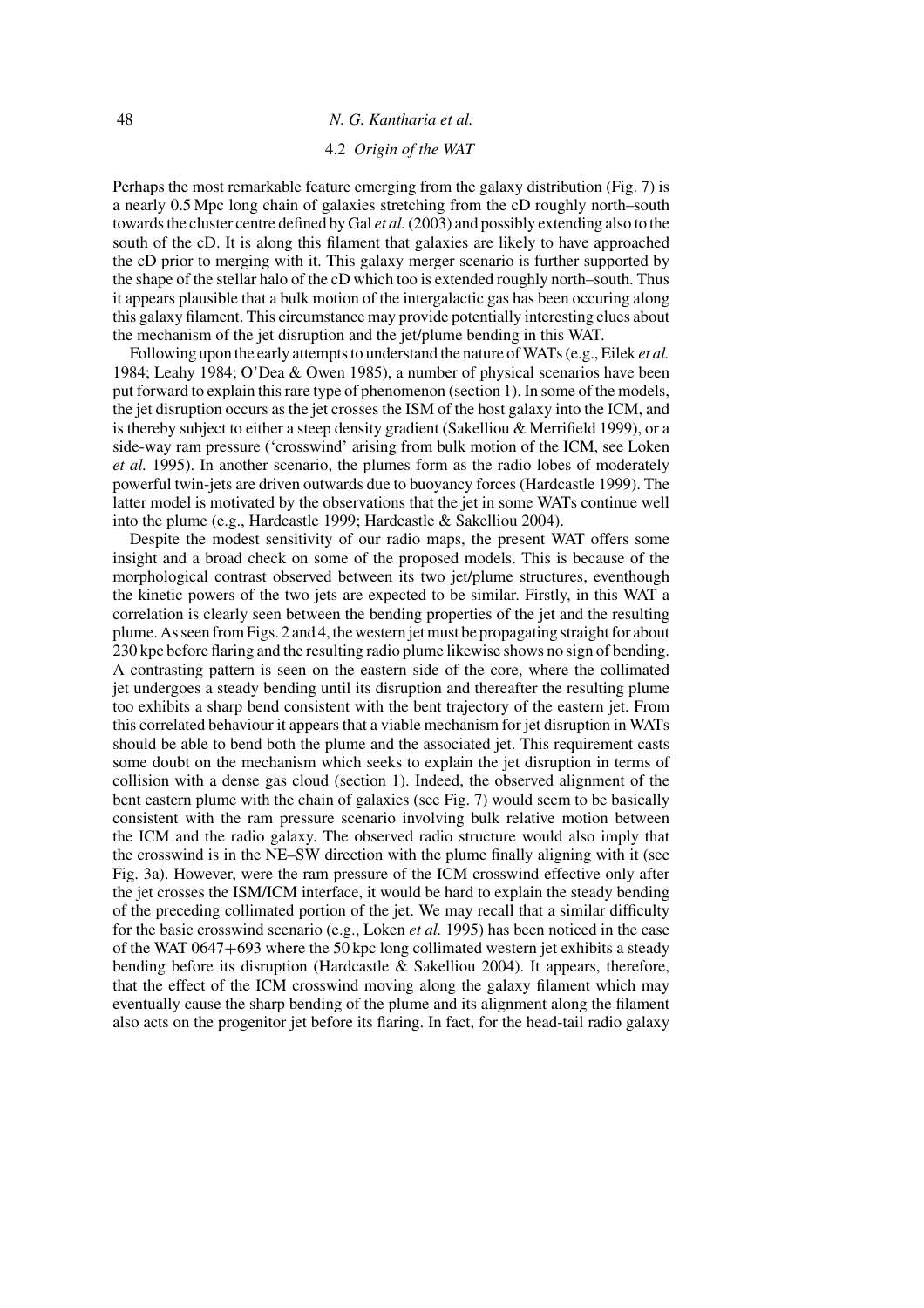NGC 1265, Jones & Owen (1979) have proposed that a pressure gradient set-up in the ISM due to the motion of the galaxy against ICM can bend its jet within the ISM, provided their Mach number is not too large. But, even if such a mechanism is viable for the present case, it will be required to explain the near absence of bending of the western jet and its radio plume (Figs. 3a and 4). It would seem *ad hoc* to explain the contrasting pattern on the two sides by postulating a much larger kinetic power for the western jet. A conceivable alternative would be to postulate the existence of inhomogeneities in the ICM on 100 kpc scale, but here too the inhomogeneity will have to be positioned, so as to operate on just one side of the nucleus. Nonetheless, this possibility needs to be investigated further. As a first step, it would be useful to make a deeper radio image of this WAT, in order to look for any bent faint extensions of the western plume and to trace the trajectories of the two jets more clearly. Secondly, this object is an excellent target for multi-object spectroscopy needed for a better delineation of the galaxy distribution around the cD. Finally, targeted X-ray imaging of this region is needed to establish the morphological details of the *ROSAT* detected diffuse X-ray source, so that the suspected filamentary gravitational potential well can be properly traced.

### **5. Summary**

In this paper, we report the GMRT detection of a new wide-angle-tail radio source associated PGC 1519010 which we find to be a cD galaxy. These observations at 610 and 240 MHz were originally aimed at studying the low surface brightness galaxy located 16' to the north. The power of the radio source at 240 MHz is  $\sim 10^{24}$  Watt-Hz<sup>-1</sup>-Sr<sup>-1</sup> which is close to the FR I/FR II break. Using the SDSS DR6 database, we have identified a cluster of 37 galaxies likely to be associated with the WAT. Further the *ROSAT* all sky survey shows faint diffuse extended X-ray emission in the same region which indicates the presence of a hot intracluster medium. Using the spectroscopic redshifts available for a few galaxies close to the cD, we suggest that the redshift of the group/cluster of galaxies associated with the WAT is 0.106. Moreover, we note that the clustering of member galaxies close to the WAT indicates a filament along which galaxies have been merging with the cD. This scenario also finds support in the observed NS extension of the stellar halo of the cD galaxy.

Our radio observations have highlighted the peculiar morphology of this WAT radio source. The source shows constrasting morphology on the two sides of the core: the eastern jet emerges from the core and undergoes a gradual bending before being disrupted to form the plume which itself continues to bend in the same direction. On the western side, the jet emerging from the core appears to continue straight for about 230 kpc, before being disrupted to form the faint plume which too shows no bent extension. The very different behaviour on the two sides suggests that the mechanism responsible for the plume bending is also causing the jet to bend. Several mechanisms for jet bending have been put forward and separate mechanisms have also been invoked to explain the jet and plume bending (section 1). However, from our present results for the WAT associated with PGC 1519010, the similar bending shown by the jet and the plume on the east of the core suggests that the same bending mechanism is operating on both components.

Several theories have tried to explain the WAT radio morphology. From our data, we favour the crosswind mechanism (Loken *et al.* 1995) wherein the jet runs into the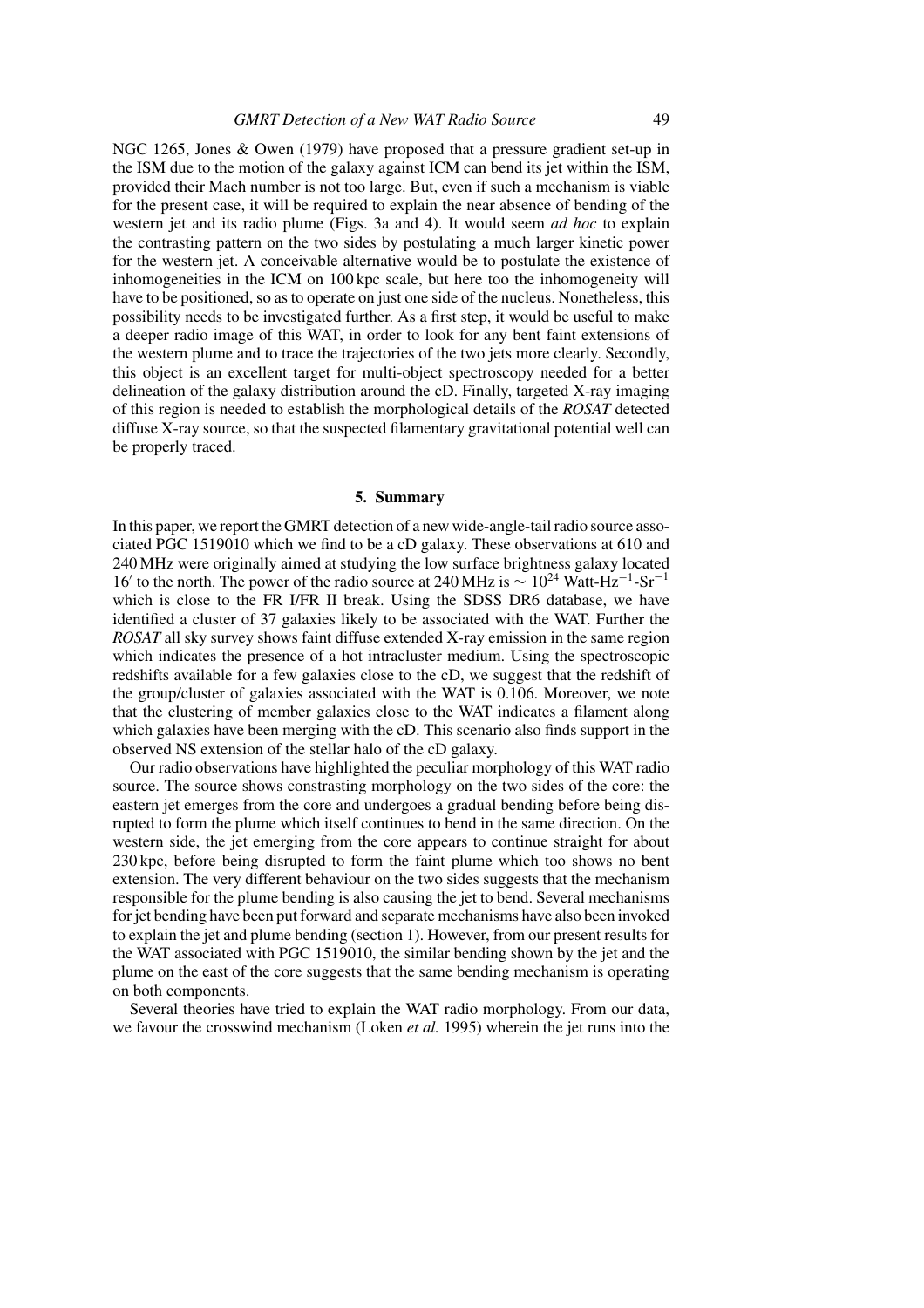crosswind due to the merging of clusters and which, in turn, exerts ram pressure on the jet/plume, causing it to bend. We note that the eastern jet continues for about 90 kpc before being disrupted into a plume. Around this distance, the jet would have crossed the hot ISM of the host elliptical galaxy and would encounter the lower density ICM, causing it to flare. The direction of the bending of the jet/plume agrees with the filament of galaxies and the extension of the cD stellar halo. Diffuse X-ray emission too is extended roughly in the NS direction, lending further support to the crosswind mechanism. However, explaining the unaffected/unbent western jet/plume is difficult unless inhomogeneities in the ICM are invoked. More sensitive and high angular resolution observations are thus required to obtain a better understanding of this interesting system.

We also report the detection of an ultra-steep spectrum source ( $\alpha = -1.2$ ) to the south of the eastern plume, which does not have an optical counterpart in SDSS. Another interesting source we have found is a highly asymmetric radio double source located to the west of WAT.

#### **Acknowledgements**

We thank the staff of GMRT who have made these observations possible. GMRT is run by the National Centre for Radio Astrophysics of the Tata Institute of Fundamental Research. This research has made use of the Sloan Digital Sky Survey (http://www.sdss.org) Data Release 6 (SDSS DR6), the Faint Images of Radio Sky at Twenty cms (FIRST) survey, the NRAO VLA Sky Survey (NVSS), NASA's Astrophysics Data System (ADS), ROSAT Data Archive (of the Max-Planck-Institut fr extraterrestrische Physik (MPE) at Garching, Germany), NASA/IPAC Extragalactic Database (NED) (which is operated by the Jet Propulsion Laboratory, California Institute of Technology, under contract with the National Aeronautics and Space Administration), and Hyperleda (http://leda.univ-lyon1.fr).

#### **References**

- Ananthakrishnan, S., Rao, A. P. 2002, *Multicolour Universe* (eds) Manchanda, R., Paul, B., p. 233.
- Becker, R. H., White, R. L., Helfand, D. J. 1995, *Astrophys. J.*, **450**, 559.
- Bergmann, M. P., Jorgensen, I., Hill, G. J. 2003, *Astron. J.*, **125**, 116.
- Blanton, E., Gregg, M. D., Helfand, D. J., Becker, R. H., White, R. L. 2000, *Astrophys. J.*, **531**, 118.
- Blanton, E., Gregg, M. D., Helfand, D. J., Becker, R. H., Leighly, K. M. 2001, *Astron. J.*, **121**, 2915.

Blanton, E., Gregg, M. D., Helfand, D. J., Becker, R. H., White, R. L. 2003, *Astron. J.*, **125**, 1635.

Briggs, D. 1995, *High Fidelity Deconvolution of Moderately Resolved Sources*, PhD thesis.

Burns, J. O., White, R. A., Hough, D. H. 1981, *Astron. J.*, **86**, 1.

Burns, J. O., Rhee, G., Owen, F. N., Pinkney, J. 1994, *Astrophys. J.*, **423**, 94.

- Condon, J. J., Cotton, W. D., Greisen, E. W., Yin, Q. F., Perley, R. A., Taylor, G. B., Broderick, J.J. 1998, *Astron. J.*, **115**, 1693.
- Das, M., Kantharia, N. G., Ramya, S., Prabhu, T. P., McGaugh, S. S., Vogel, S. N. 2007, *Mon. Not. R. Astron. Soc.*, **379**, 11.

Das, M., McGaugh, S. S, Kantharia, N. G., Vogel, S. N. 2008, In: Dark Galaxies and Lost Baryons, *Proceedings of the IAU Symposium*, **244**, 352.

Das, M., Kantharia, N. G., Vogel, S. N., McGaugh, S. S. 2009, *Radio Emission from AGN in Giant LSB Galaxies*, In: Low Frequency Radio Universe (in press).